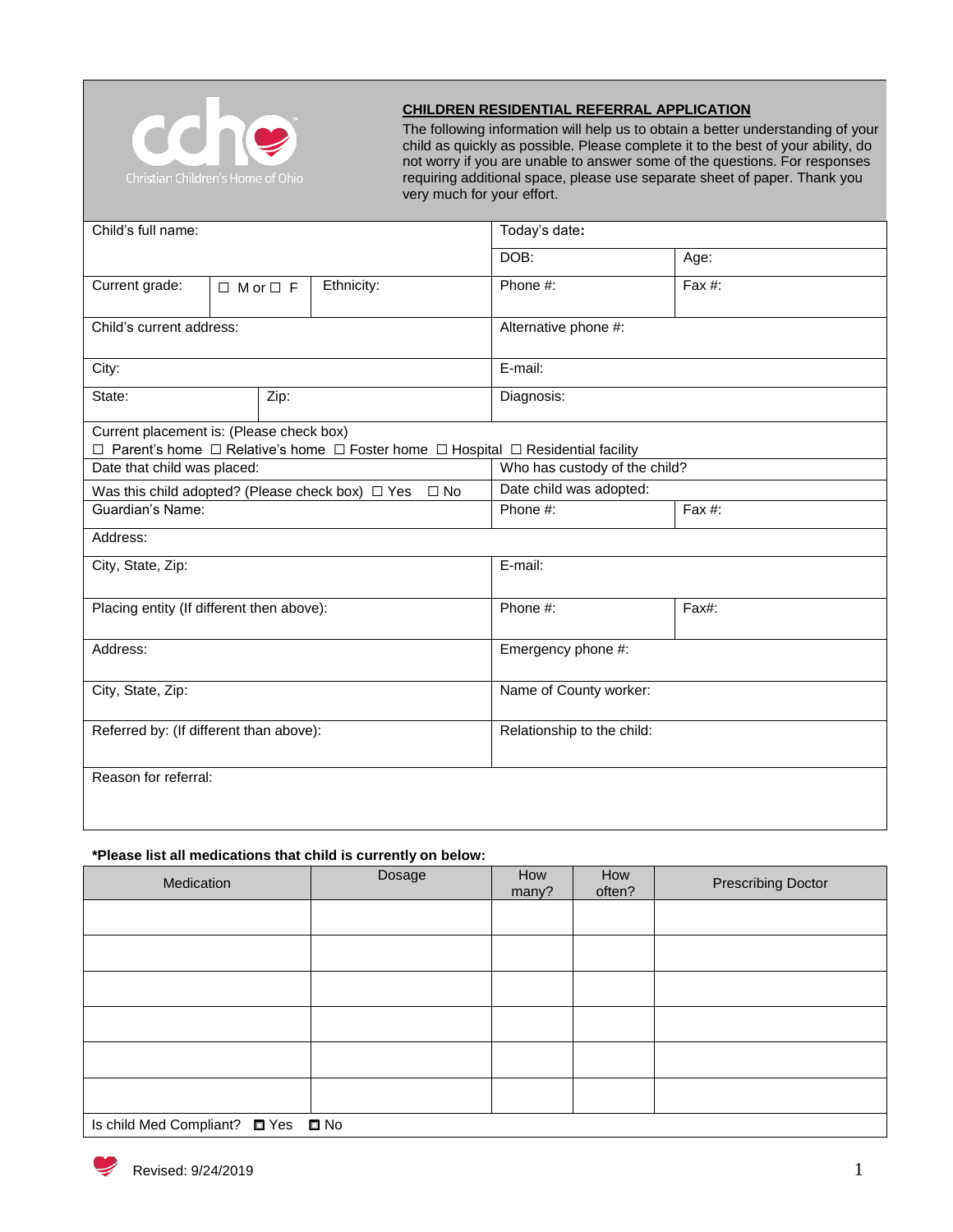Please list any discontinued psychotropic medications and why:

#### **FAMILY BACKGROUND INFORMATION:** Please list all primary family members (birth/adoptive parents' stepparents, brothers, and sisters).

| Check box if<br>individual<br>currently lives<br>in the home<br>with the child:<br>□ | <b>Name</b>                                                                                                             | M<br>or<br>F | <b>Relationship to</b><br><b>Child</b> | Occupation/<br><b>Education</b><br>Level | Age | <b>Quality of</b><br>Relationship |
|--------------------------------------------------------------------------------------|-------------------------------------------------------------------------------------------------------------------------|--------------|----------------------------------------|------------------------------------------|-----|-----------------------------------|
| $\Box$                                                                               |                                                                                                                         |              |                                        |                                          |     |                                   |
| □                                                                                    |                                                                                                                         |              |                                        |                                          |     |                                   |
| □                                                                                    |                                                                                                                         |              |                                        |                                          |     |                                   |
| □                                                                                    |                                                                                                                         |              |                                        |                                          |     |                                   |
| $\Box$                                                                               |                                                                                                                         |              |                                        |                                          |     |                                   |
|                                                                                      | Parent's marital status: (Check box) $\Box$ Married $\Box$ Divorced $\Box$ Separated $\Box$ Never Married $\Box$ Other: |              |                                        |                                          |     |                                   |

## **EMOTIONAL & BEHAVIORAL HEALTH INFORMATION:**

| Is the child Adopted?<br>$\Box$ Yes $\Box$ No | If so, when was the adoption finalized? |    |       |                                                                                                             | $\Box$ Private or $\Box$ Agency? |
|-----------------------------------------------|-----------------------------------------|----|-------|-------------------------------------------------------------------------------------------------------------|----------------------------------|
| <b>Abuse and Neglect</b><br><b>History</b>    | Yes                                     | No | Maybe | If the child has been mistreated, to which county was mistreatment<br>reported?                             |                                  |
| Sexually abused?                              |                                         |    |       |                                                                                                             |                                  |
| Physically abused?                            |                                         |    |       | Were these reports investigated? $\Box$ Yes $\Box$ No<br>(If yes, please attach the investigation finding). |                                  |
| Emotionally abused?                           |                                         |    |       |                                                                                                             |                                  |

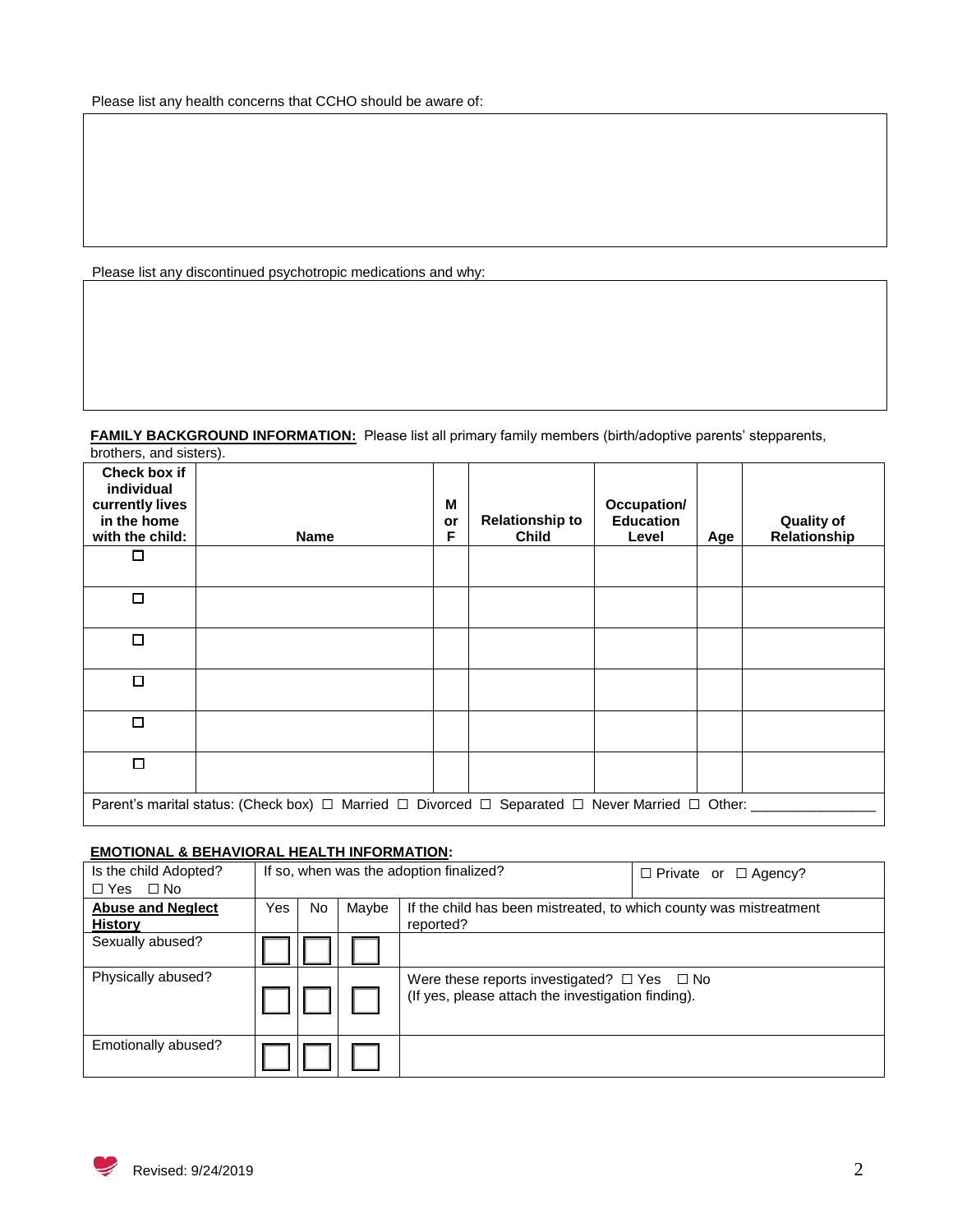#### **ACADEMIC HISTORY:** Please list the 3 recent schools, beginning with the most recent:

| <b>Example 1980</b> Today and a resource on some suggesting that are most recent. |                |                |                 |                                                                |
|-----------------------------------------------------------------------------------|----------------|----------------|-----------------|----------------------------------------------------------------|
| Name of School:                                                                   |                | Dates attended | Grade K-12      | IEP/MFE □ Yes □ No<br>If Yes, please attach IEP/ETR.           |
| Address:                                                                          | Special Needs? |                |                 |                                                                |
| City, State, Zip:                                                                 |                |                |                 |                                                                |
| Phone:                                                                            | Fax:           |                | Contact person: |                                                                |
|                                                                                   |                |                |                 |                                                                |
| Name of School:                                                                   |                | Dates attended | Grade K-12      | IEP/MFE □ Yes □ No<br>If Yes, please attach IEP/ETR.           |
| Address:                                                                          |                | Special Needs? |                 |                                                                |
| City, State, Zip:                                                                 |                |                |                 |                                                                |
| Phone:                                                                            | Fax:           |                | Contact person: |                                                                |
|                                                                                   |                |                |                 |                                                                |
| Name of School;                                                                   |                | Dates attended | Grade K-12      | IEP/MFE $\Box$ Yes $\Box$ No<br>If Yes, please attach IEP/ETR. |
| Address:                                                                          |                | Special Needs? |                 |                                                                |
| City, State, Zip                                                                  |                |                |                 |                                                                |
| Phone:                                                                            | Fax:           |                | Contact person: |                                                                |

#### HISTORY OF CURRENT PROBLEMS: The current problems developed when the child was approximately at age\_\_\_\_\_\_\_. At that age, the following difficulties were noted (please list briefly):

| . .    |  |  |  |
|--------|--|--|--|
| ົ      |  |  |  |
| ◠<br>ັ |  |  |  |

#### **Please indicate any events occurring around that time that you believe may be related to the problems noted above:**

| $\Box$ Death in family                  | Divorce | $\Box$ Moving | $\Box$ Loss of loved one | Victim of abuses                                                                                                               |
|-----------------------------------------|---------|---------------|--------------------------|--------------------------------------------------------------------------------------------------------------------------------|
| $\Box$ Other (please describe briefly): |         |               |                          |                                                                                                                                |
|                                         |         |               |                          |                                                                                                                                |
|                                         |         |               |                          | How has the event(s) affected the child? What change(s) in the child have you noticed? Give examples (academic, social, etc.): |
|                                         |         |               |                          |                                                                                                                                |
|                                         |         |               |                          |                                                                                                                                |
|                                         |         |               |                          |                                                                                                                                |

## **Overall, how would you describe the changes in this problem over time?**

☐ This is a recent and first-time problem for this child.

☐ This is a problem the child has had for awhile, but now it's getting worse.

☐ This is a problem the child has had for awhile, but now it's improving somewhat.

 $\Box$  This is a problem the child has had for awhile, and now it is just like it has always been.

 $\Box$  This is a problem that comes and goes in cycles.

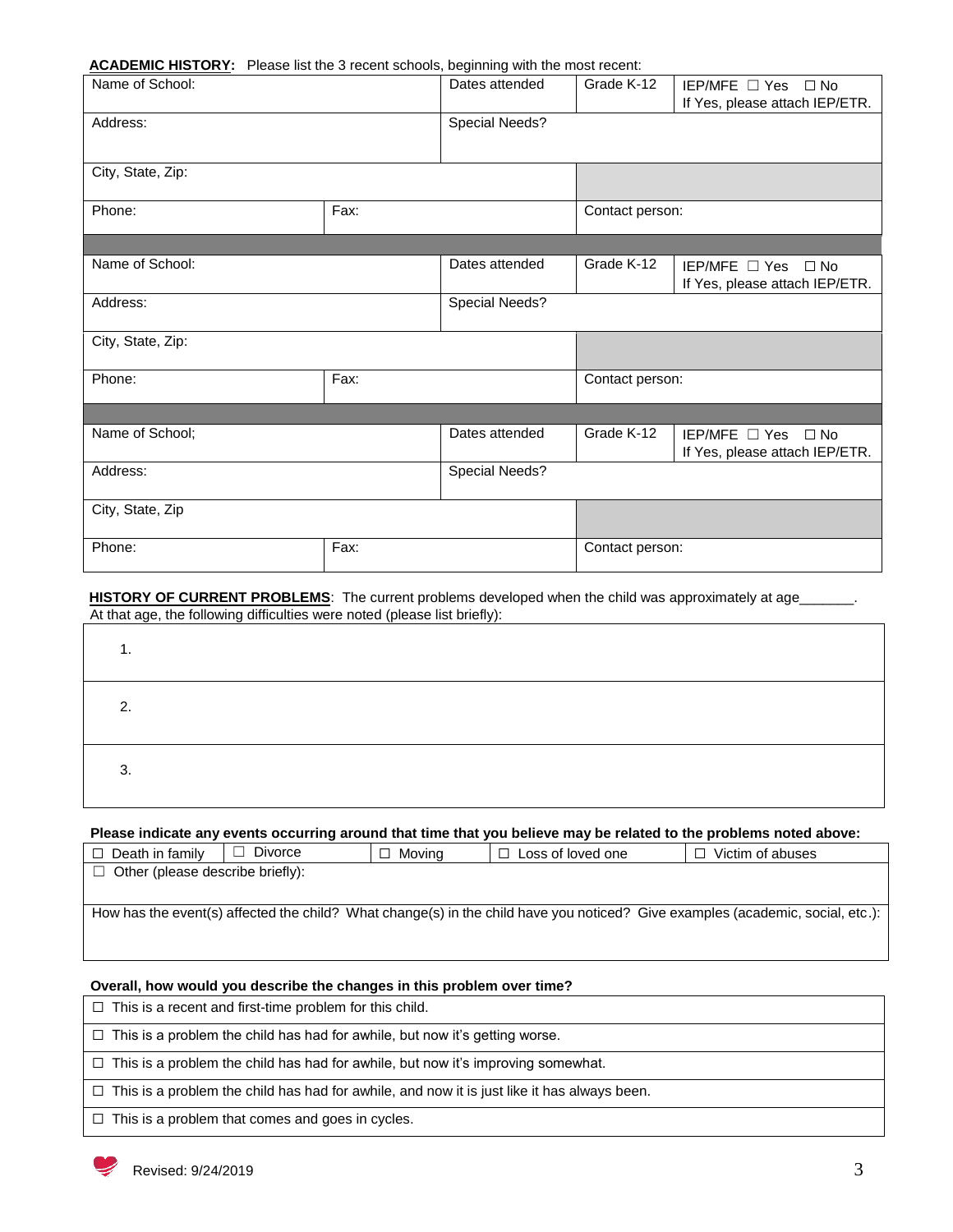**BEHAVIORAL FUNCTIONING:** To what degree has the child engaged in the following behaviors?

(Please check appropriate box)<br>
2 Unknown 1=Never

| .<br>? Unknown<br>2=(Rarely)1-2x 3=Sometimes<br>1=Never                                | 4=Regularly |        | 5=Very Often |        |        |        |
|----------------------------------------------------------------------------------------|-------------|--------|--------------|--------|--------|--------|
|                                                                                        |             |        |              |        |        |        |
|                                                                                        | ?<br>П      | 1      | 2<br>Ξ       | 3<br>口 | 4      | 5<br>D |
| Abnormal motor movements, jerks, tics of the face, neck, shoulders, mouth              |             | Е      |              |        | П      |        |
| Annoys others deliberately                                                             | П           | n      | ш            | $\Box$ | O      | n      |
| Arrests                                                                                | П           | П      | ш            | D      | П      | Ū      |
| Argumentative /angry/vindictive behavior                                               | П           | П      | Π            | $\Box$ | П      | n      |
| <b>Binge eating</b>                                                                    | П           | П      | ш            | $\Box$ | П      | D      |
| Court involvement                                                                      | П           | U      | n            | D      | n      | U      |
| Cruelty to animals or people                                                           | П           | П      | Π            | 口      | П      | D      |
| Depressed/irritable/low interest/motivation/boredom/withdrawal from friends            | П           | П      | n            | Д      | П      | П      |
| Difficulty following through on instructions                                           | П           | П      | П            | 口      | П      | П      |
| Distractibility/Inattentiveness                                                        | П           | П      | П            | 口      | П      | U,     |
| Fearful about being separated from you (at school, at night, being left with a sitter) | П           | П      | Π            | D      | 口      | n      |
| Fears that harm will come to you/him/her during your absences (killed, accident)       | П           | п      | Π            | U      | П      | U      |
| Fidgeting                                                                              | П           | n      | 口            | U      | n      | n      |
| Fire setting                                                                           | П           | П      | Π            | D      | 口      | n      |
| Gang associations                                                                      | Ľ           | U      | 口            | n      | 戸      | n      |
| "Habits" that child just cannot seem to help                                           | n           | П      | ш            | $\Box$ | 口      | П      |
| History of frequent coughing, throat clearing, stuttering, or unusual noises           | П           | U      | 口            | U      | 戸      | U      |
| Homicidal/dangerous behaviors or plans                                                 | П           | Ţ      | 口            | U      | n      | U      |
| Impulsivity                                                                            | П           | n      | 口            | U      | n      | n      |
| Increases tearfulness or labiality of mood                                             | П           | п      | ш            | U      | П      | n.     |
| Keeping friends                                                                        | П           | П      | П            | П      | П      | П      |
| Loses things easily                                                                    | Ū.          | П      | П            | П      | 口      | П      |
| Lying                                                                                  | П           | П      | п            | U      | 口      | n      |
| Manipulative                                                                           | n.          | I.     | п            | n      | U      | n      |
| Multiple apparently unfounded medical complaints                                       | П           | П      | П            | Д      | П      | П      |
| Openness to parents                                                                    | П           | П      | П            | Д      | П      | П      |
| Openness to peers                                                                      | n           | n      | П            | о      | U      | ш      |
| Openness to adults                                                                     | U           | n      | n            | о      | U      | ш      |
| Over activity                                                                          | П           | п      | ш            | П      | п      | ш      |
| Painfully or excessively shy when with unfamiliar people                               | n.          | n      | П            | П      | Ľ      | ш      |
| Persistent concern with body shape/weight                                              | П           | П      | п            | п      | ш      | о      |
| Physical aggression with kids                                                          | П           | П      | Ľ            | Ξ      | П      | п      |
| Physical violence with weapons-adults                                                  | П           | П      | П            | П      | Ū.     | П      |
| Physical violence with weapon-kids                                                     | U           | n.     | ш            | ш      | U      | ш      |
| Physical aggression-adults                                                             | П           | E.     | П            | П      | Ū,     | п      |
| Preoccupation with cleanliness, excessive hand washing or peculiar orderliness         | $\Box$      | $\Box$ | I.           | $\Box$ | П      | П      |
| Refuses to comply with reasonable rules                                                | П           | $\Box$ | $\Box$       | $\Box$ | П      | П      |
| Running away                                                                           | П           | П      | П            | П      | П      | П      |
| Sexual behaviors                                                                       | П           | П      | П            | П      | П      | П      |
| Sexual abuse to others                                                                 | П           | П      | п            | П      | П      | П      |
| Shifts from one incomplete activity to another                                         | П           | П      | П            | П      | П      | П      |
| Sleep or appetite/weight changes                                                       | n.          | Ū.     | П            | П      | U      | П      |
| Soiling/wetting                                                                        | П           | Ū.     | П            | П      | U      | П      |
| Stealing/forgery/breaking & entering                                                   | П           | П      | П            | Д      | П      | П      |
| Suicidal behavior/thoughts                                                             |             |        |              |        |        |        |
|                                                                                        | П           | n      | $\Box$       | П      | L.     | П      |
| Suicidal threats/ attempts                                                             | Ū.          | U      | П            | П      | П      | П      |
| Swears/uses obscene language                                                           | n           | n      | n            | П      | U      | ш      |
| Unpleasant thoughts that go around in head or being afraid of something he might do    | Ū.          | Ū.     | П            | П      | Ū.     | п      |
| Use of laxatives/diuretics/diet pills                                                  | П           | n      | П            | П      | U      | n      |
| Verbally aggressive with adults                                                        | $\Box$      | $\Box$ | п            | П      | П      | п      |
| Verbally aggressive with kids                                                          | $\Box$      | $\Box$ | $\Box$       | $\Box$ | $\Box$ | П      |

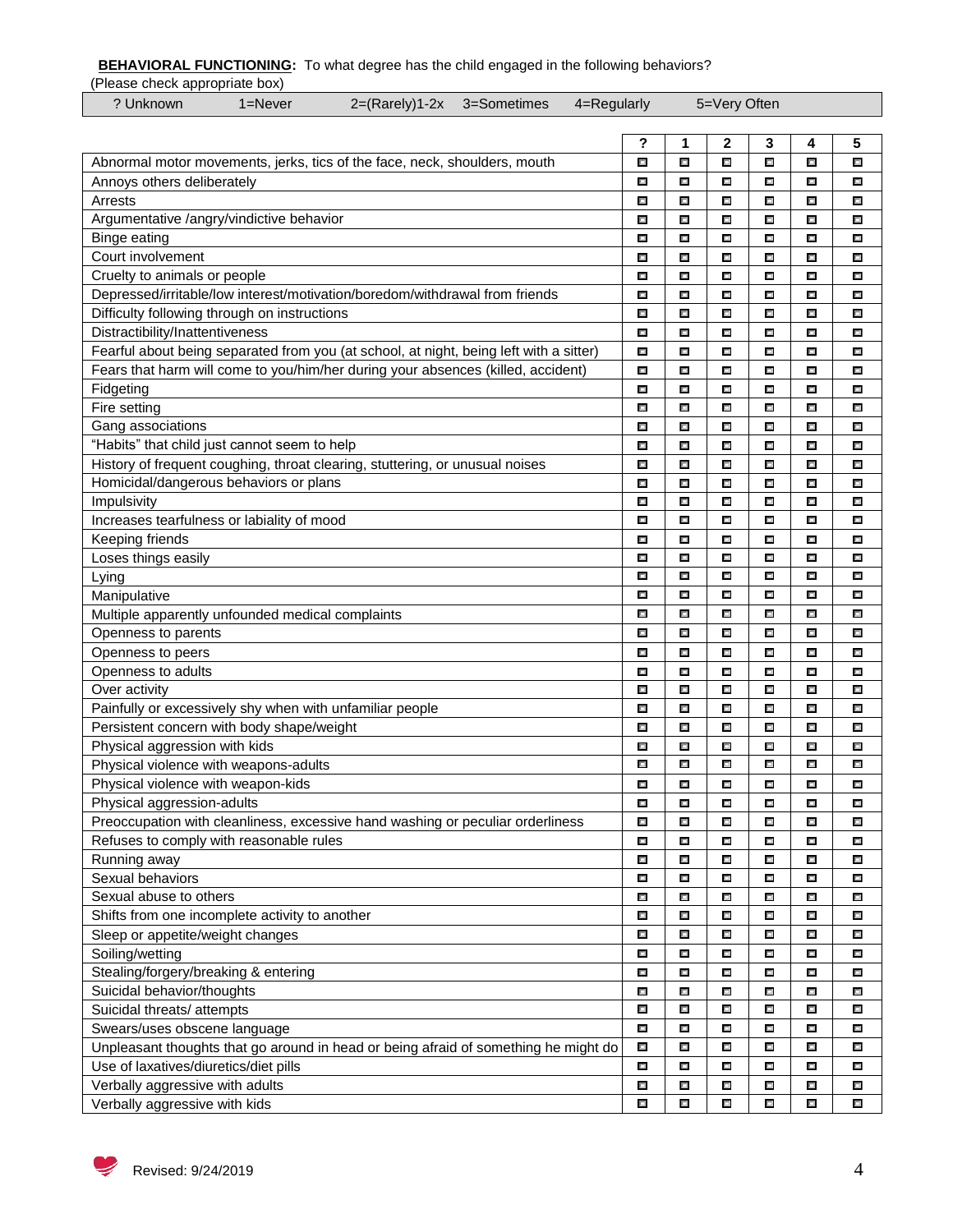Substance use/abuse: (Check all boxes that apply):

|                  |                           | pcaine                                 | Heroin             |
|------------------|---------------------------|----------------------------------------|--------------------|
| AK               | W۱.                       |                                        | . . <del>. .</del> |
| ונזרונז:         | ાતાાં ત                   |                                        |                    |
| –<br>. Inic<br>_ | $\cap$<br>ى <i>ت</i><br>_ | $\cdots$<br>.<br>5.03<br>uılızers<br>_ | oaens              |

Does the child have issues with (Check all boxes that apply):

| Authority       | Younger Children<br>□ | Opposite Sex | Older Children<br>□ |
|-----------------|-----------------------|--------------|---------------------|
| Please explain: |                       |              |                     |
|                 |                       |              |                     |
|                 |                       |              |                     |
|                 |                       |              |                     |
|                 |                       |              |                     |

Are there any other problems not already mentioned?

What are the **major** problems for which the child is needing residential treatment?

Why is the child being referred to residential treatment now as opposed to some other time?

What do you hope to achieve by placing your child in residential treatment (check all boxes that apply)?

| Evaluation                                                                                          | Second opinion<br>□.      | Letter to school/agency<br>□ | Court ordered evaluation<br>П.   |  |  |  |
|-----------------------------------------------------------------------------------------------------|---------------------------|------------------------------|----------------------------------|--|--|--|
| Medication                                                                                          | Referral for therapy<br>ш | Independent Living<br>L      | <b>Shelter Care Program</b><br>□ |  |  |  |
| $\Box$ Pressure to do so by another person or organization, but I'm not sure it is really necessary |                           |                              |                                  |  |  |  |
| $\Box$ Other:                                                                                       |                           |                              |                                  |  |  |  |
|                                                                                                     |                           |                              |                                  |  |  |  |
|                                                                                                     |                           |                              |                                  |  |  |  |
| Has your child been tested for a learning/behavior disability? $\Box$ Yes                           | l No                      | Date of Testing?             |                                  |  |  |  |
| What was the outcome of the testing?                                                                |                           |                              |                                  |  |  |  |
|                                                                                                     |                           |                              |                                  |  |  |  |
|                                                                                                     |                           |                              |                                  |  |  |  |

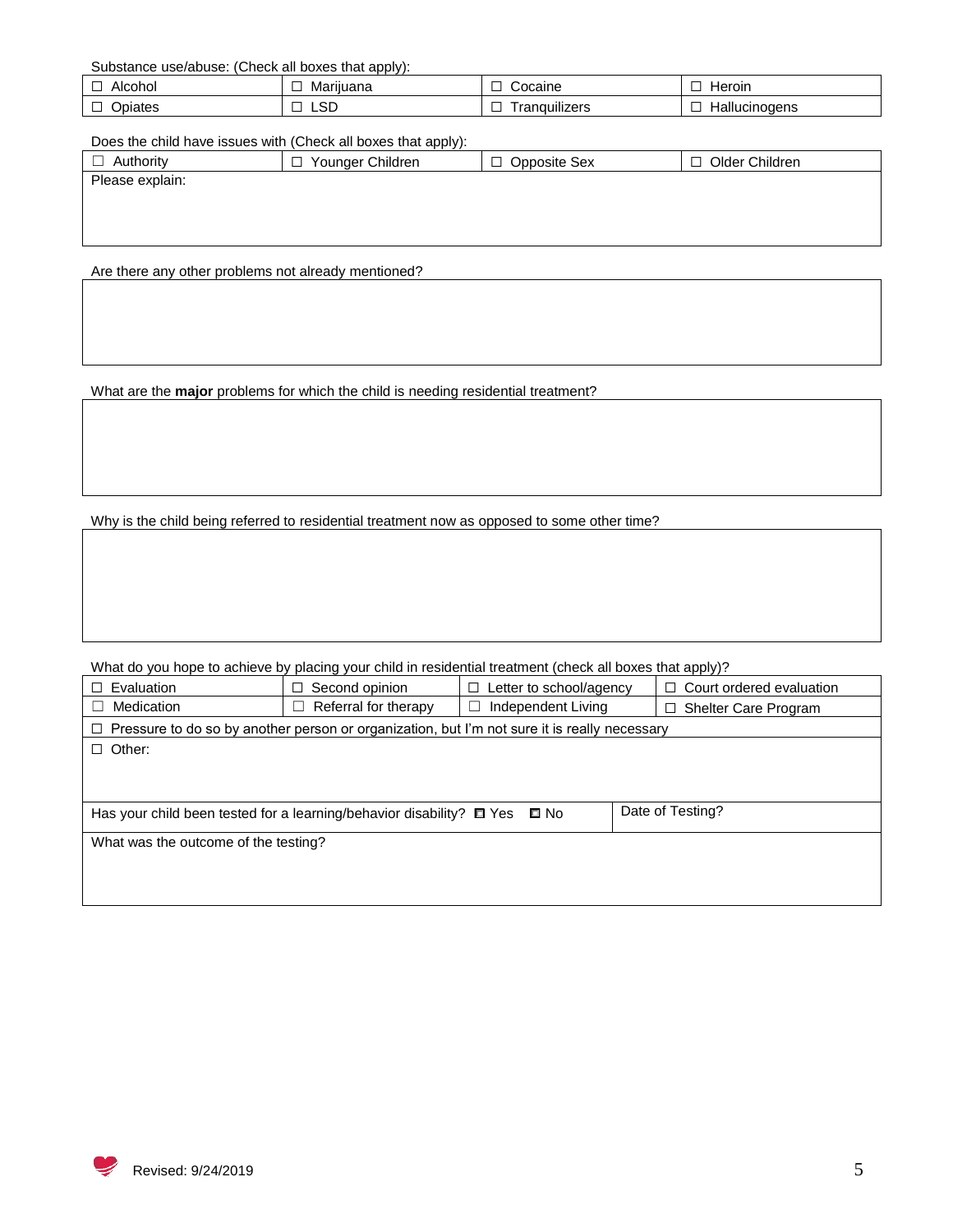## **PREVIOUS PSYCHIATRIC HISTORY OF CHILD:** (please check one)

| Previous history of psychiatric/psychological drug or alcohol evaluation or treatment: □ Yes □ No □ Unknown |        |            |      |  |  |
|-------------------------------------------------------------------------------------------------------------|--------|------------|------|--|--|
| When?                                                                                                       | Where? | With whom? | Why? |  |  |
|                                                                                                             |        |            |      |  |  |
|                                                                                                             |        |            |      |  |  |
|                                                                                                             |        |            |      |  |  |
|                                                                                                             |        |            |      |  |  |
|                                                                                                             |        |            |      |  |  |

## Hospitalization, partial hospital programs or residential treatment programs: □ Yes □ No □ Unknown

| When? | Where? | With whom? | Why? |
|-------|--------|------------|------|
|       |        |            |      |
|       |        |            |      |
|       |        |            |      |
|       |        |            |      |
|       |        |            |      |

#### Please provide any additional assessments or services provided (occupational, psychological, physical therapy, etc.)

| When? | Where? | With whom? | Why? | Paperwork<br>Attached |  |
|-------|--------|------------|------|-----------------------|--|
|       |        |            |      | <b>□</b> Yes □ No     |  |
|       |        |            |      | <b>□</b> Yes ■ No     |  |
|       |        |            |      | <b>□</b> Yes □ No     |  |
|       |        |            |      | <b>□</b> Yes □ No     |  |
|       |        |            |      | <b>□</b> Yes □ No     |  |

## History of suicide attempt(s): □ Yes □ No □ Unknown

| When | Where? | With whom? | Why? |
|------|--------|------------|------|
|      |        |            |      |
|      |        |            |      |
|      |        |            |      |
|      |        |            |      |
|      |        |            |      |

#### Medications for psychiatric/emotional problems, now or in the past? □ Yes □ No □ Unknown Please provide:

| .<br><b>Name of Medications</b> | <b>Dosage</b> | <b>Date of Treatment</b> | Response or reason for discontinuing |
|---------------------------------|---------------|--------------------------|--------------------------------------|
|                                 |               |                          |                                      |
|                                 |               |                          |                                      |
|                                 |               |                          |                                      |
|                                 |               |                          |                                      |
|                                 |               |                          |                                      |
|                                 |               |                          |                                      |
|                                 |               |                          |                                      |
|                                 |               |                          |                                      |
|                                 |               |                          |                                      |
|                                 |               |                          |                                      |